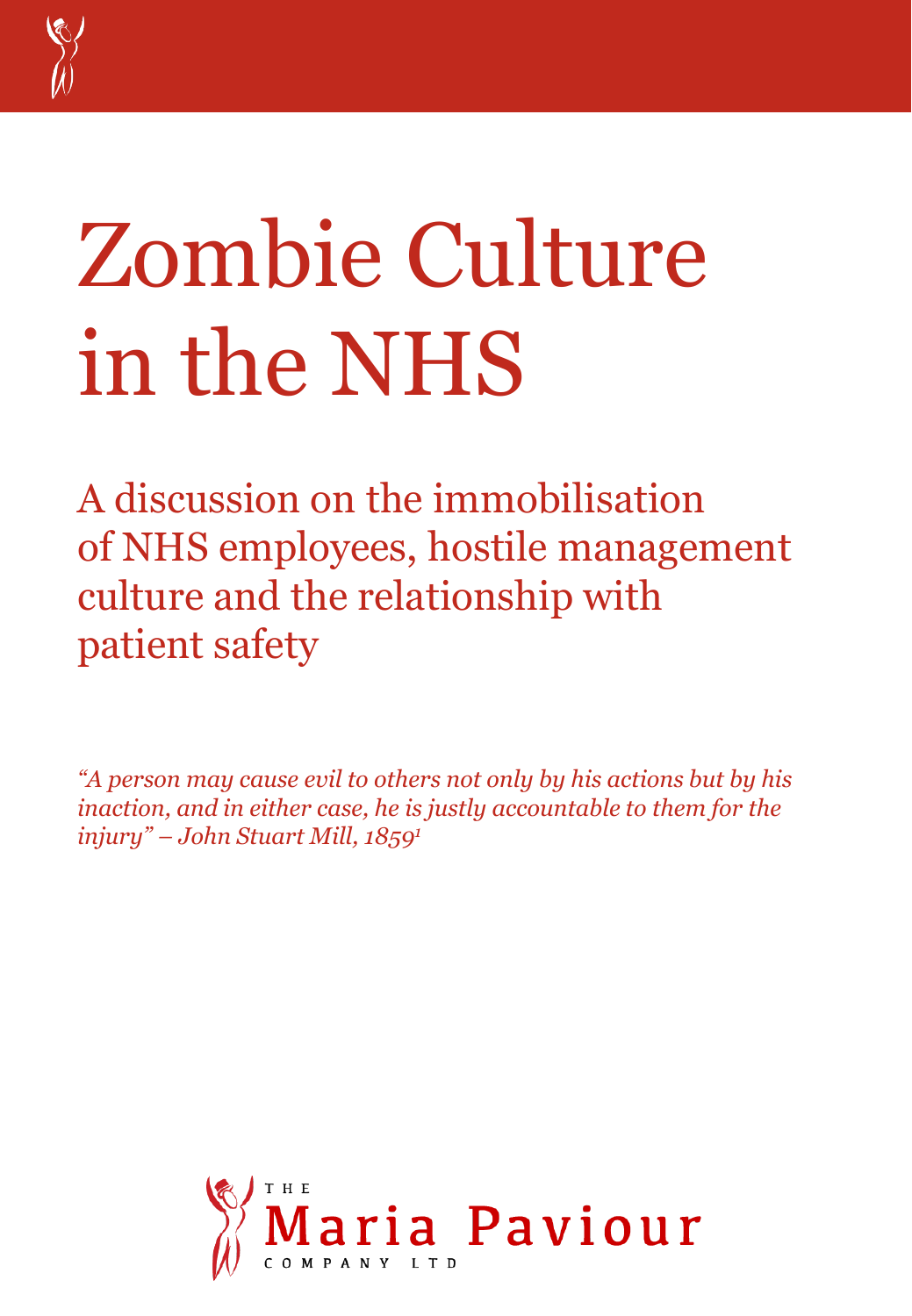

analysis of the NHS.

**M** any of us have heard this expression before used to refer to a type of desensitised state. Or we have heard it used in reference to voodoo magic or in the context of the horror genre in film and literature. Here, I use it the context of behavioural neuroscience and psychology, to present the Maria Paviour Company's

When I say "immobilised", I'm referring to a brain override system, whereby the brain, by means of the vagal cranial nerve, activates its shutting down response. This is known as the *vagal brake*.<sup>2</sup> It is a reaction to the environment or ecology within which the individual finds him or herself. Here I am paraphrasing the work of Stephen Porges, his polyvagal nerve theory and it's use in trauma therapy. He has identified that the vagal brake happens when a person goes through, for instance, a high-risk situation, severe trauma and or isolation. If a person has no other option, instead of flight or fight, the self goes into a type of shut down and disassociation. Porges uses reptilian behaviour as an analogy – some reptiles can go into an inanimate state when facing a predator and some species even have the ability to go into a deep sleep or temporarily stop breathing as a form of defence.

In humans this works in a very dramatic way – by causing the shutting down of the body's physical processes. The effect of this immobilisation – which in the context of work and hostile work environments I am calling zombification – is the physical inability to regulate vital organs: heart and lungs and gut – which makes it impossible for the brain to fully:



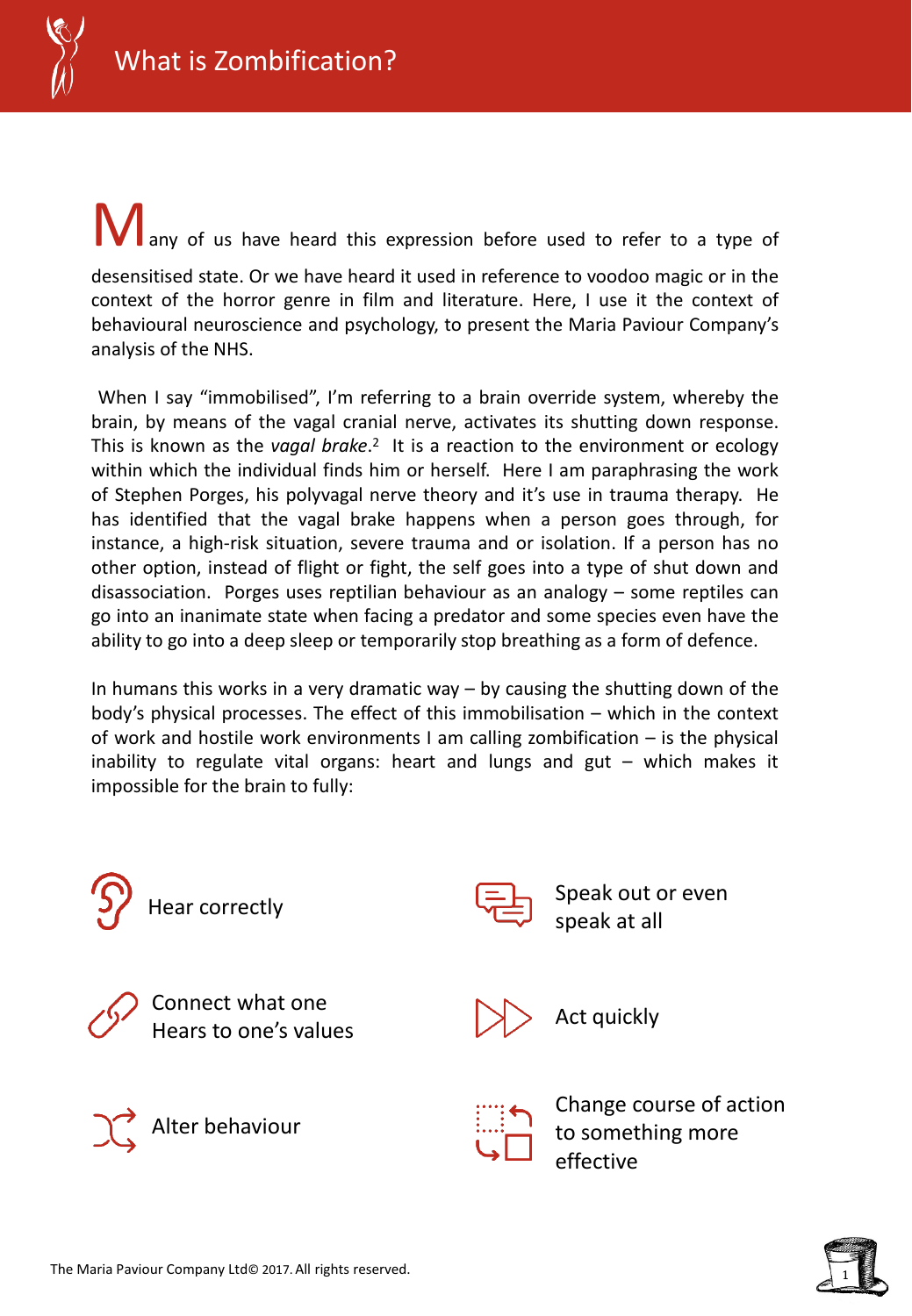

What we think of as the fight or flight response is a healthy adaptation to the need for action. For many healthcare workers this response is activated when urgent events occur in the workplace, in the case of emergencies, making healthcare workers capable of reacting to the needs of patients quickly and effectively. However, the zombification process ensures that in any given situation that is 'out of the norm' or an extreme or traumatic situation the individual will be literally incapable of acting with effect. Zombification is a different neurological process and occurs when people are continuously living in a state of anxiety that is bordering on non-survival, that could lead to actual death, or career death, or spiritual death.

Perhaps one of the reasons this zombification is becoming more prevalent is because of current (and turbulent) political times and the socialeconomic and cultural impacts of events such as Trump's election, the Brexit referendum and extreme and devastating weather, i.e. Hurricane Irma and Ophelia. This can be related to what Naomi Klein<sup>3</sup> recently described in her speech to The UK Labour Party in 2017, and her recent book 'Shock Doctrine'. Klein talks about how in organisations the effect and purpose of disorientation on the people enables a psychopathic self-interested agenda to be easily created. In her speech she spoke of 'the exploitation of a wrenching crises to smuggle through policies that devour the public sphere and further enrich a small elite'.

*"Zombification creates a permanent feeling of disorientation; a dream state in which we follow any directions given as we no longer have a compass."*

It is important to state that when zombification occurs it is not the individual's fault that they experience such horrific effects. They are not willingly acting, they are responding to the ecology in a natural way – their brain is overriding everything but the group survival driver. When they get home at night, they will rationalise their behaviour – again this is not their fault, it is the result of the ecology. In other words, it is driven by the culture that is the result of the leadership. 4

This could be thought of in terms of **Z.O.R.D**: Zombification  $\rightarrow$  Override $\rightarrow$  Rationalisation-Delay

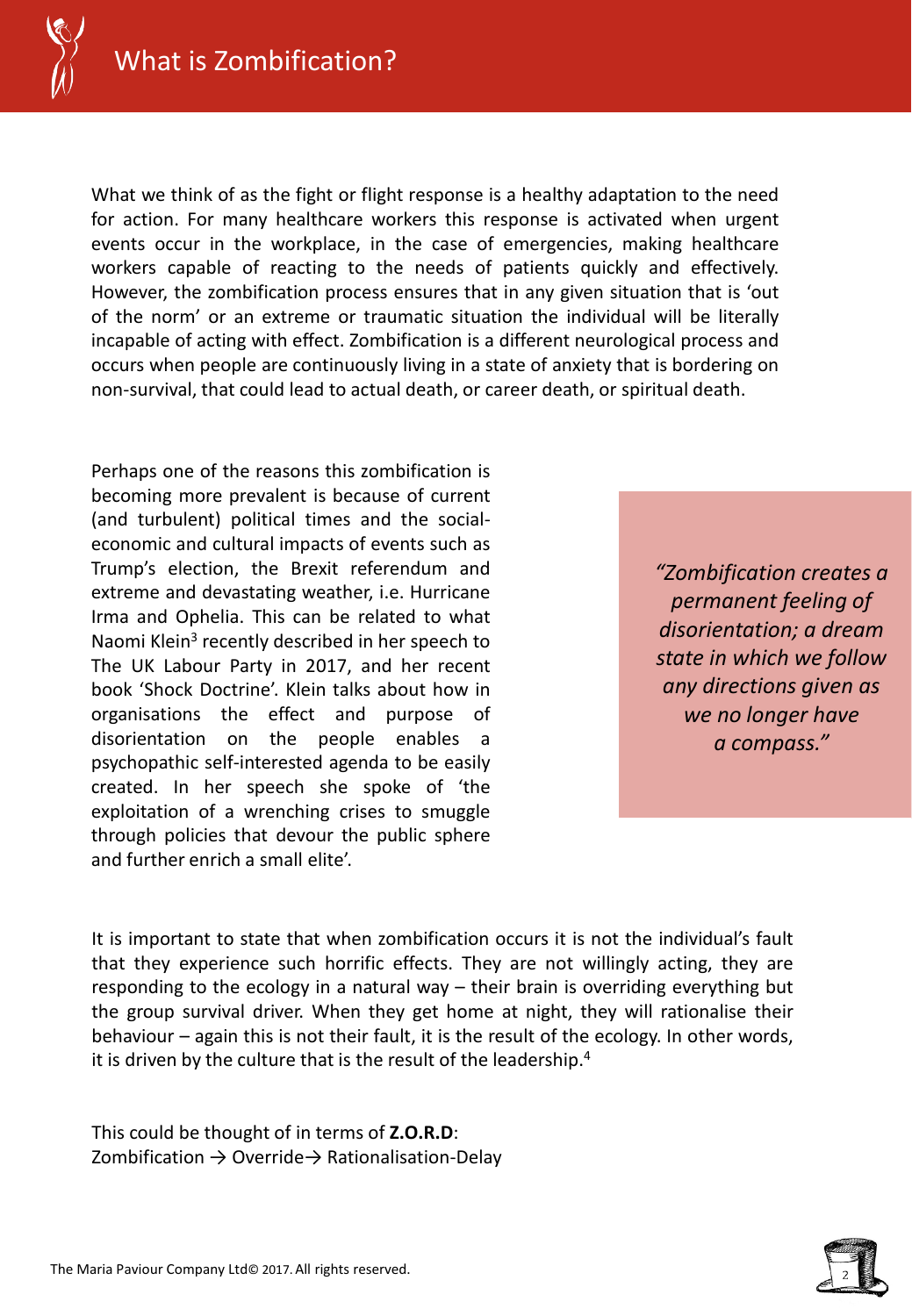

Strategic organisational zombification is where corporate organisations apply

leadership strategies that have the desired effect of controlling and pacesetting the business<sup>5</sup>, but simultaneously have the unwanted effect of creating a permanent feeling of disorientation. Extreme (psychopathic) managers may use this as a tactic to achieve their objectives of self-preservation; by undermining the sense of self that an employee has, that gives them the ability to think and act<sup>6</sup>. We feel permanently dissociated from normality, and therefore, in this dream state we follow the directions given as we have no compass. As a result, those who have been zombified have identifiable behaviours.

*"Zombies huddle into groups and deliberately exclude any individuals, employees or team members who are 'activated' and capable of responding differently or creatively."*

Zombies see others as a threat – particularly anyone upsetting the status quo (for example, employee whistle-blowers, patients who ask questions, patients or family who do not act or react as expected, patients who do not have symptoms that can easily be explained using standard algorithms).

Zombies regard anyone with agency (selfempowerment) as a threat to the zombie group<sup>7</sup> to which they belong – and therefore exclude them, bully them and carry out any tactics to remove them no matter how apparently unethical they are. This is because the zombified groups' ethics are different to common ethics.

Zombie rules do not resonate with usual moral codes, especially those values of inclusiveness and compassion<sup>8</sup>, because Zombie values are not objective related. The zombie group is immobilised and so they cannot determine right from wrong or make decisions, problem solve, act creatively or work co-operatively. This is not a group of functioning human beings – I posit that it is a random, undisciplined, ineffective zombie group desperate for self-preservation and acting only in that interest, but without the capacity for future planning or consideration of the implications or outcomes of their actions.

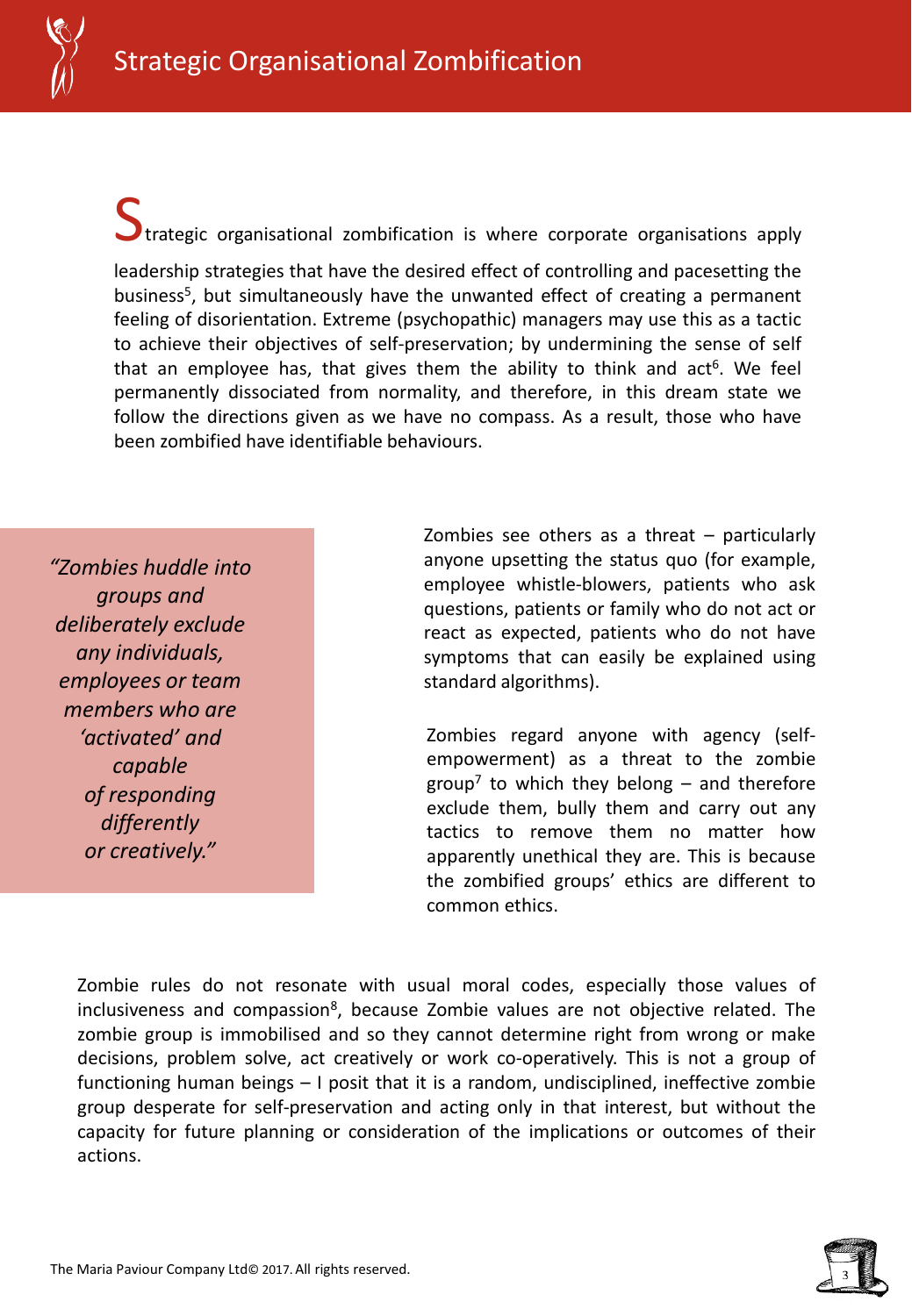

Consequently, zombified employees hold fast to zombie group belonging, even if the group is demonstrating behaviours or views that are wrong, unethical, fraudulent, immoral . Furthermore, they hold especially fast if the group behaviours are a danger to others, ironically, because, their 'in the moment' processing lacks which lacks any objectivity and rationality – renders them incapable of considering how a 'future self' might regret the behaviour of the current 'zombie self' - this also means that they will therefore be in denial or stand by their claims, vehemently denying the truth.

Zombification is the result of strategies that intend to create transactional improvements in the organisation, but through measures that are contrary to emotional engagement and wellbeing of staff . These extreme and often targeted preoccupied approaches create mentally ill workforces. People that feel good about themselves often work productively, interact well with colleagues and make a valuable contribution to the workplace.

A recent Chartered Institute of Personnel and Development study highlighted the impact that mental ill health can have on organisations. The study found that:



Taking the strategy to its conclusion means that the employees are considered expendable and replaceable (frequently at great expense) as the organisation uses up and destroys its existing talent. Whilst zombification may not be a deliberate strategy, it is the only possible outcome from the strongly hierarchical, driven and transactional- orientated organisations that employ extreme management and that are oriented towards self-preservation rather than continuous improvement through perpetuating a "threat culture".

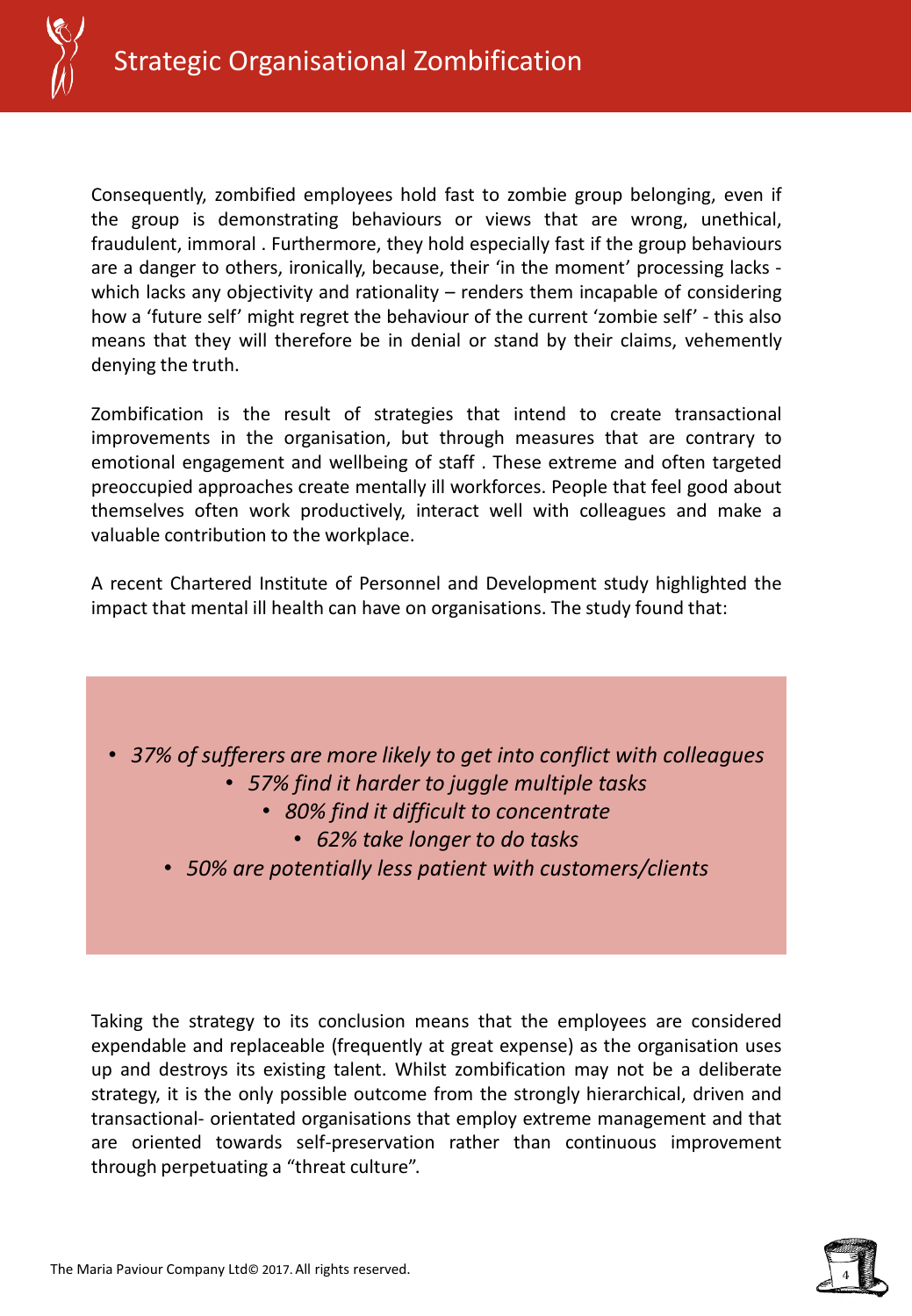

The effect of zombification on the brains of employees occurs on several levels:



It disables the ability to think creatively



Closes down the learning pathways



It disables contingent thinking

It closes down the body's physical processes



Those NHS organisations that are clearly failing are those that demonstrate cultures that are creating precisely this response in their staff. I argue that, although the intent may not be to immobilise people beyond their ability to act in favour of patient safety, that the intent is, instead, to control. The outcome is nonetheless dangerous to patients regardless of the intent.

Levels of control in many corporates are directly related to results; and these results are used to judge the efficacy of leadership. This corporate approach to the NHS means that the driving force in leadership is to prove oneself through the 'numbers'. The problem is that targets and numbers that may apply to a corporate setting, simply do not work in the NHS, because its core values and mission is not about finance – it's about the health of the nation.

In any event, corporate zombification is rife in the private sector and the lack of organisational values that create a chasm between corporates and the ordinary people who fund them through purchasing their goods can be seen on a daily basis; for example, the bigger the tax bill, the more likely the organisation will be able to "negotiate" it, unlike the small traders who are fined if they fail to pay their tax in whole and on time. The psychopathic nature of organisations has been covered by Joel Bakar (2005) in 'The Corporation - the Pathological Pursuit of Profit', and Clive Boddy's work on Extreme Management (Middlesex University) which demonstrates that corporate psychopathy is not simply common and pervasive, it is fundamentally normalised at senior levels.

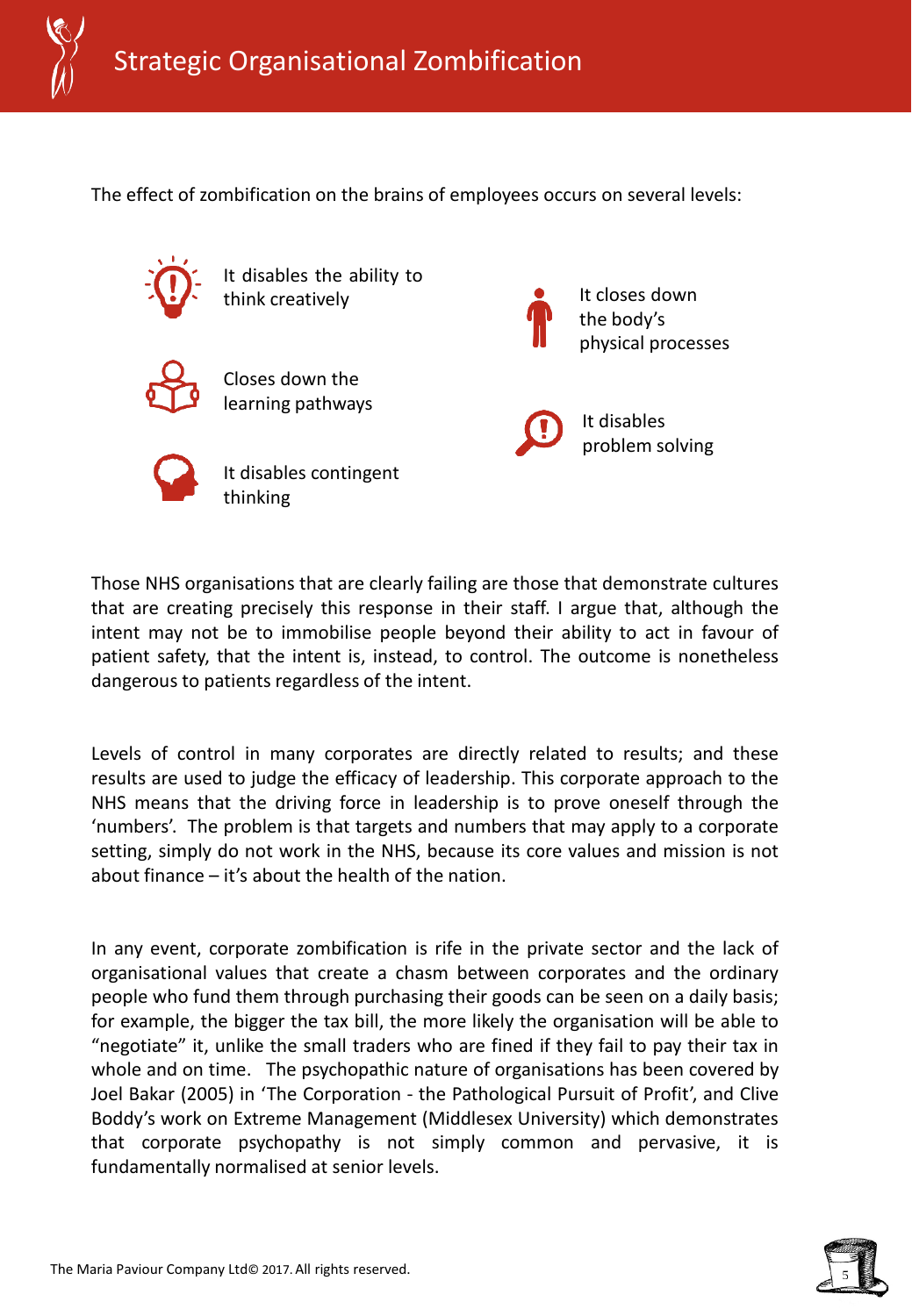It is the opinion of Maria Paviour Ltd that the NHS needs to change urgently if it is

to survive, and perhaps even thrive. Official figures released in May 2016 by NHS Improvement showed that NHS trusts in England, which predominantly run hospitals, ended the 2015-16 financial year £461m worse off than the organisation had forecast. According to The Guardian "NHS finance experts said the true scale of the deficit was much worse than the £2.45bn headline total but had been masked by a series of accounting devices". We must stop driving the NHS as though it is a private 'for profit' organisation. The complaint we hear about this idea comes from the 'austerity' driven position of gaining "value for money" – in other words, if we don't count the pennies and target improvement we will fail to provide good value for the public purse.

Whilst no one can disagree that good value is essential, it is also palpably obvious that this is failing to achieve its aim. There is no evidence that targets are creating overall value for money when we review all the data regarding the finances, particularly the cost of staff attrition, sickness absence and errors of judgement – including the costs of investigations and enquiries. In my work, I draw a close correlation between NHS targets and how they can, when inappropriately communicated and with the wrong focus, drive a psychopathic culture.

Where cultures are working well, we suggest, is not because they are rigorously implementing actions to drive towards specific targets. I argue that the performing cultures are the ones that apply basic principles of employee care, and this results in the achievement of targets.

*"Achievement of targets is the effect of a good culture, it is not the cause of a good culture."*

It is already well documented that employee wellbeing and engagement drive the best value for money – the government whitepaper of 2011 on employee engagement which spawned the Engage for Success Movement. It can't be a coincidence that virtually every large corporate has an employee engagement strategy, that wellbeing measures are on the rise and that organisations with the highest levels of success and the greatest public esteem are those that make work as enjoyable as possible – Google, Virgin etc.

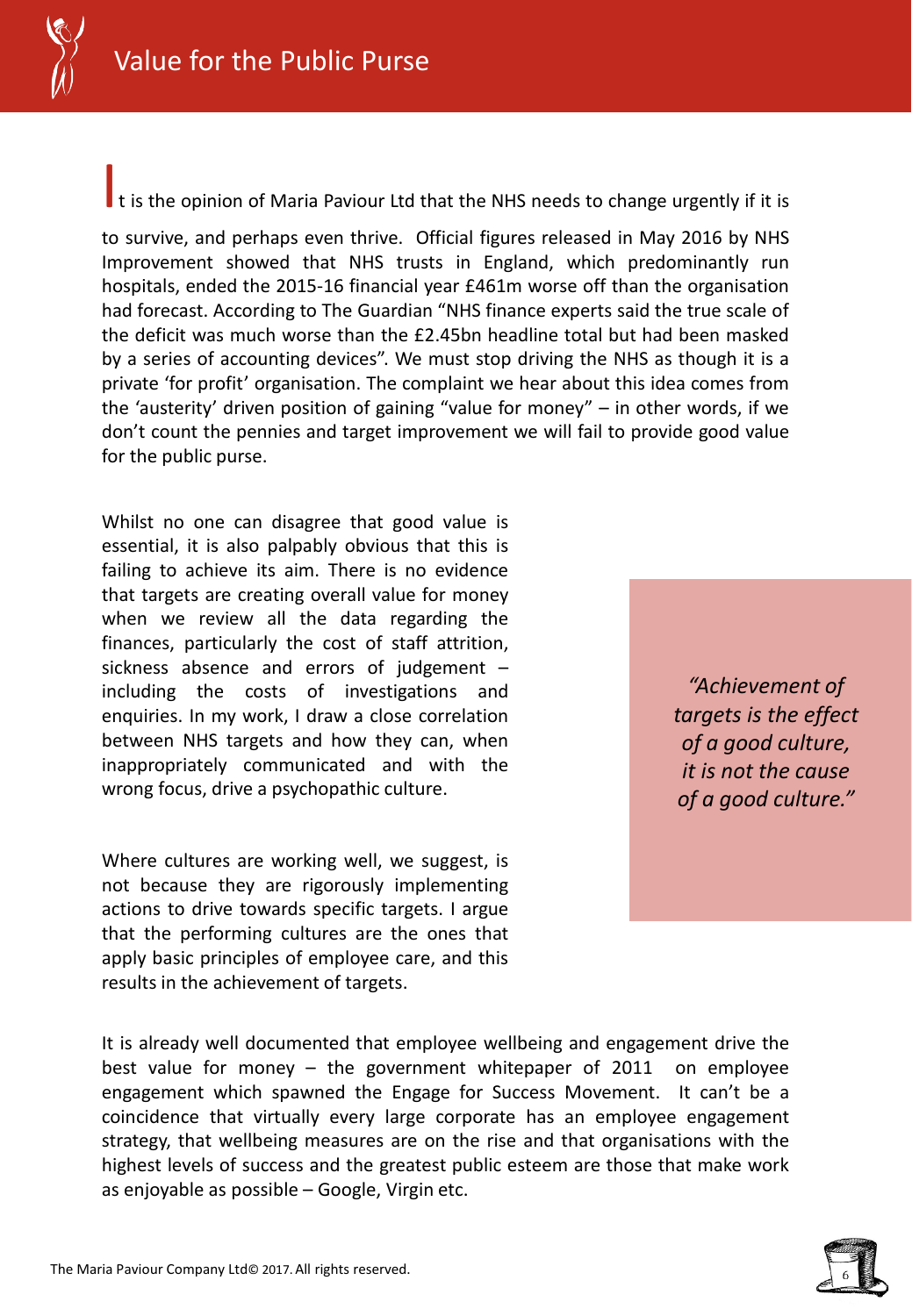

I am not suggesting that these organisations have got it all right, nor am I suggesting that they necessarily do not experience any zombification – I am saying that it is recognisable that where employee wellbeing is paramount, results are simply better. If we are to review the NHS results, and not focus on specific statistics such as waiting times, we can begin to piece together a picture of good public value. Where employee wellbeing is paramount – results are simply better.

The biggest cost to the NHS is its staffing bill. Hidden in this is the evidence of a failing system; staff attrition levels are extremely expensive. It costs nearly one year's salary to replace a senior member of staff and golden handshakes, hush money and compromise agreements are costing millions.

There are exceptional levels of staff sickness whilst at the same time agency fees and locum fees are often doubling the usual costs of these staff members. On that note, staff sickness frequently falls into long term sickness, which has its attendant costs . These are not just in replacement of the staff member, but loss of the intellectual 'capital' that this employee acquired through years of training and experience, 'capital' they own and willingly shared at work when they were capable of working.

- *According to recent studies conducted by the University of Leicester bullying and discrimination is linked to a 37% increase in time off.*
- *Data obtained by Bristol24/7 under Freedom of Information rules show University Hospitals Bristol (UHB), which runs the BRI, and North Bristol NHS Trust (NBT), which runs Southmead Hospital, have seen stress-related illness among staff almost double in five years.*
- *UHB saw the numbers jump from 275 staff members signed off in 2010 to 545 in 2014, while NBT saw 333 in 2010 and 512 in 2014.*

The irony of this is that high levels of presenteeism are keeping the NHS running; people whose wellbeing levels have dropped from healthy through reactive to injured or ill. This is a sick organisation and therefore what looks like a system that is stumbling along but coping, is already broken, and falling apart inch by inch, as sick and unsupported employees find it impossible to hold up the monolith.

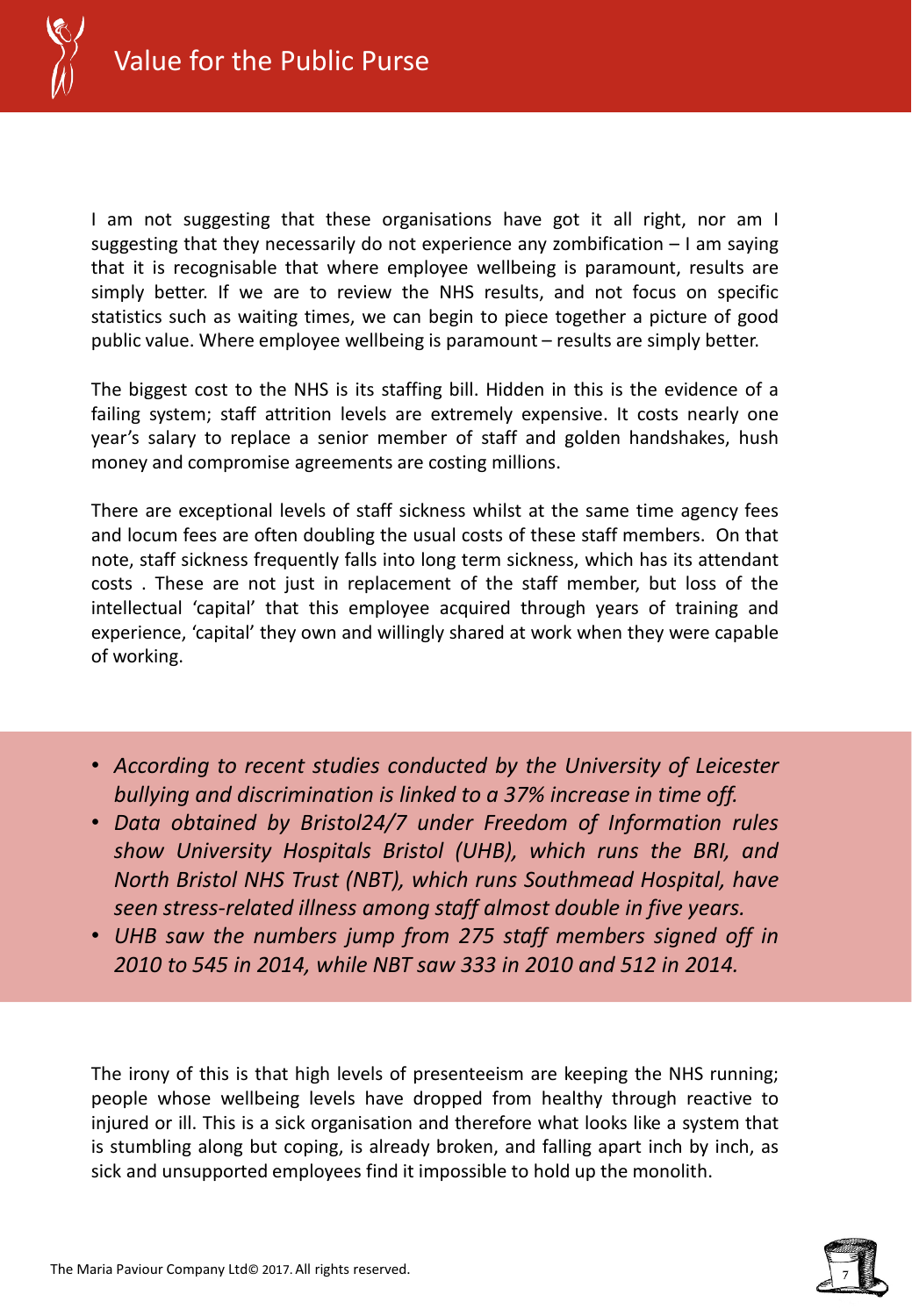

resenteeism is the lifeblood of zombification. Or perhaps I should say,

presenteeism sucks the life out of the individual. It leaves them in a state of disorientation – running the 'vagal brake', incapable of consequential thought and attempting, in desperation, to keep functioning for the sake of patients. Sadly, this will lead to mistakes, errors of judgement, and inability to draw effective conclusions, inability to consider alternatives and most worrying of all,

the tendency to disregard anyone whose views do not fall within 'usual procedure'. In this state, all perspective dissolves and staff argue about 'who moved the tea trolley?' rather than ponder the unsolvable dangers posed by lack of resources that threaten the lives of their patients every day.



Figure 10. Sickness absence rate: by larger public sector organisation, UK, 2004 and 2016

## Without high levels of presenteeism, the NHS would be at a full stop

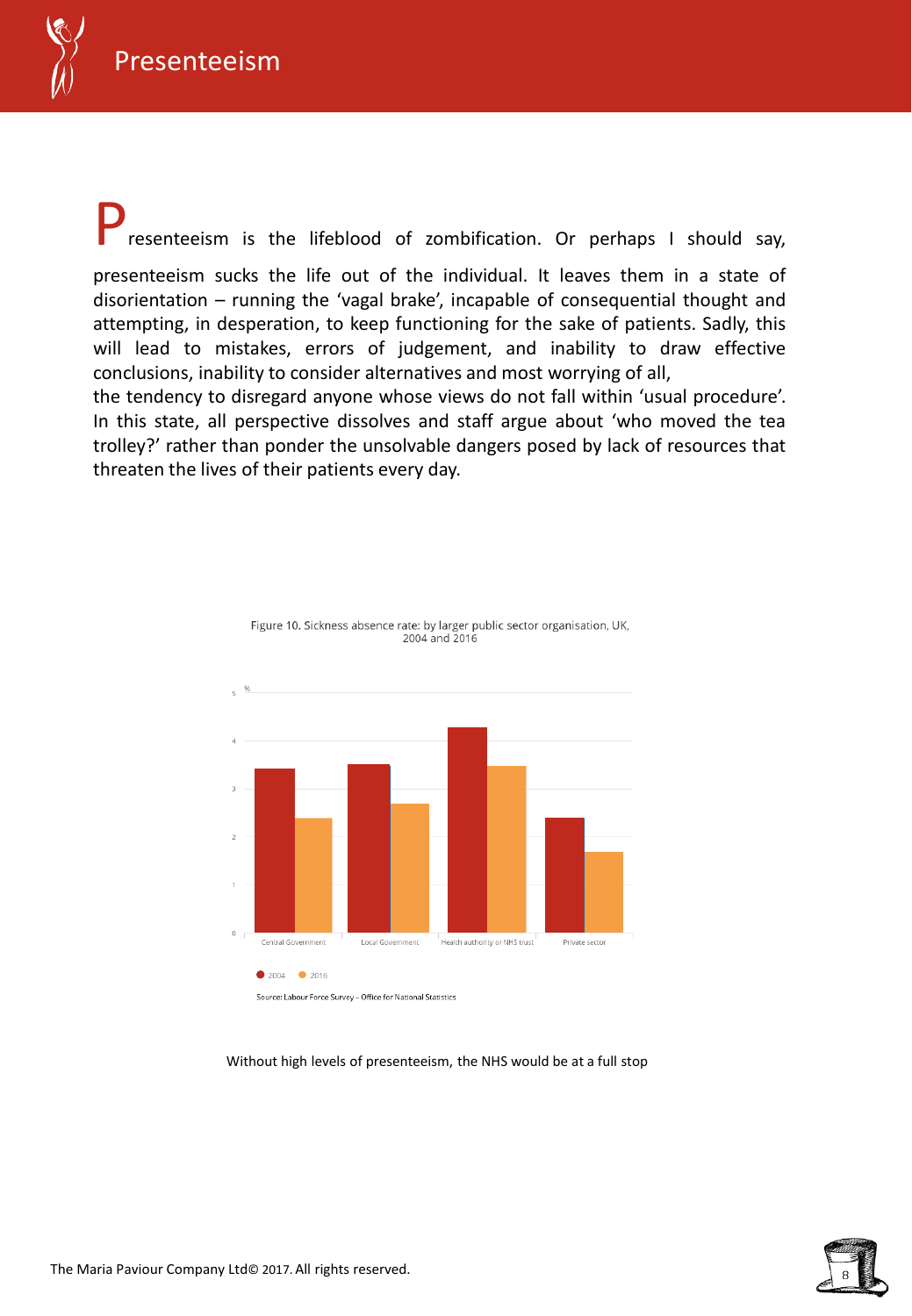

*"Presenteeism sucks the life out of the individual and therefore leaves them in a permanent state of disorientation."*

Patients or families who notice worrying signs are disregarded by the zombified, not because these healthcare workers don't care, or are uneducated or foolish but because these NHS employees' brains are incapable of processing this information effectively. There is no capacity to think, consider or conjecture alternatives.

The principle way in which we think involves continual mental predictions that lead into mental simulations . We can run a number of these predictions and simulations, but when incapacitated by zombification we can only run a scant few, if any, effectively and find it impossible to consider a new option that would stretch normality for us. As a consequence, we stick to our guns. Sometimes, we do this even though our knowledge and experience contradict our actions; our bodies simply can do nothing different.

But where does this leave the NHS?

If there is no change from the top down, the NHS will disintegrate fairly quickly, by which time we will either see open minded Trusts that embrace change (where the leadership are more interested in group success than personal success) or the whole system will fall apart or cause political disintegration.

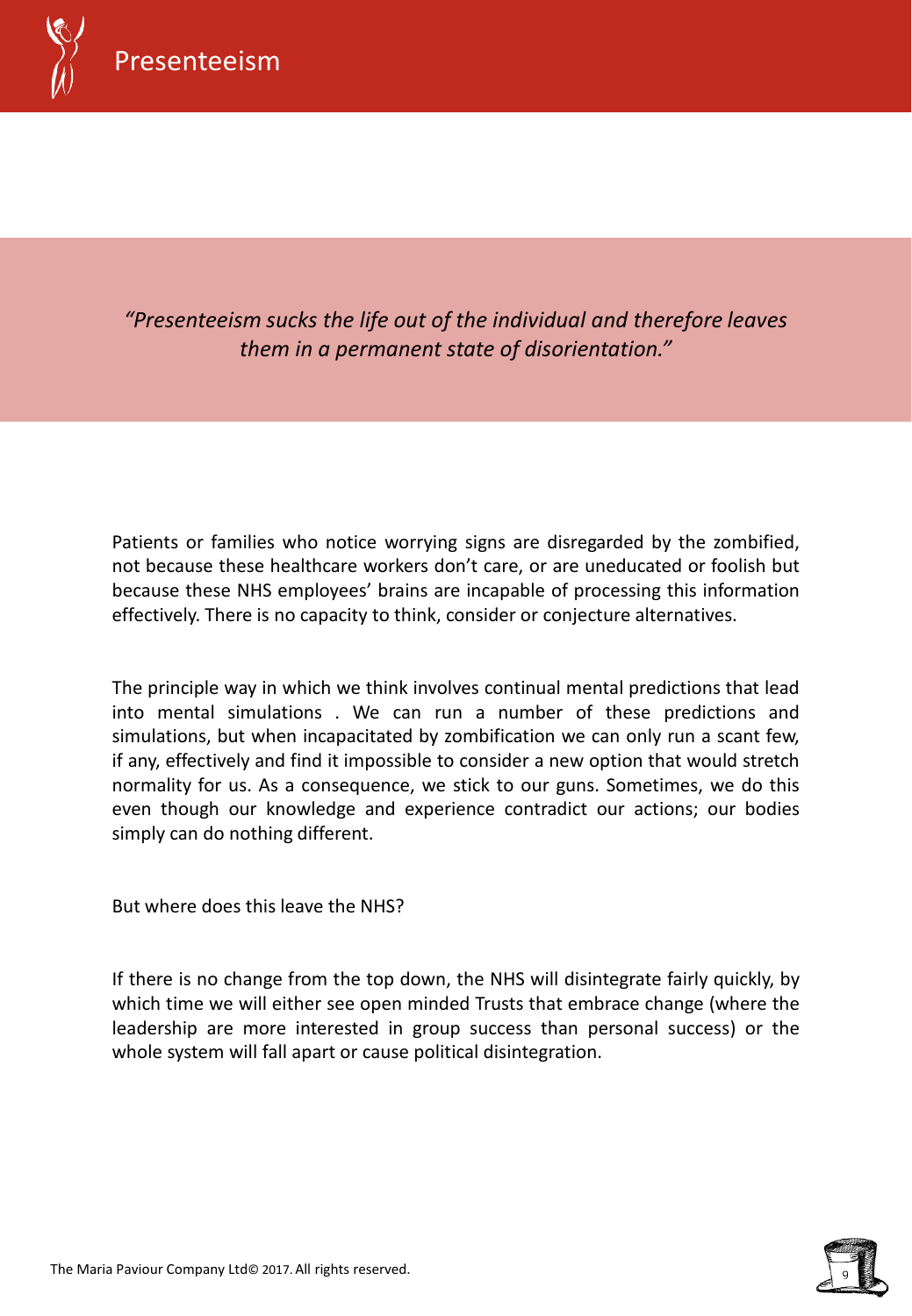

Those that opt for change will have to be brave enough to show the soft underbelly of the organisation. Those that opt for change will need to be led by leaders who are robust enough to admit their mistakes, ask for help, seek advice from their employees, provide support as it is needed and requested, and admit that they are not all-knowing. These leaders will spend time more time on the front line, listening rather than talking, and less time in meetings. They will keep strategy simple, and make tactics flexible.

They will not compete for status. They will adopt wellbeing measures for employees which begin with a reframing of the success criteria for their organisation, keeping patients at the centre of everything by ensuring the wellbeing of their staff. The New NHS Leaders will measure patient satisfaction rather than focus on the measurements themselves: such as ambulance response times, diagnostic tests, waiting times and thus they we will begin to work towards true patient-centricity.

The New NHS Leaders will be unafraid and unstinting in the support that they provide to those at the front line, and, rather than zombify them with targets, shock tactics and psychopathic leadership styles, they will exercise culture change by empowering this from the front line upwards, with a nonhierarchically driven system.

*"The New NHS Leaders will lead by example, by being openhearted, openminded and emotionally functioning."*

The New NHS leaders will see their managers' role as one of supporting delivery rather than one of controlling staff. The watchword of the New NHS will be UNITY and not SEPARATION, we are all here to work together, we include everyone, we seek leadership from those who have been the most disenfranchised and we remember that no system has greater importance than the individual patient.

The New NHS Leaders will be driven by the concept that only when the system serves the patient can it be a success.

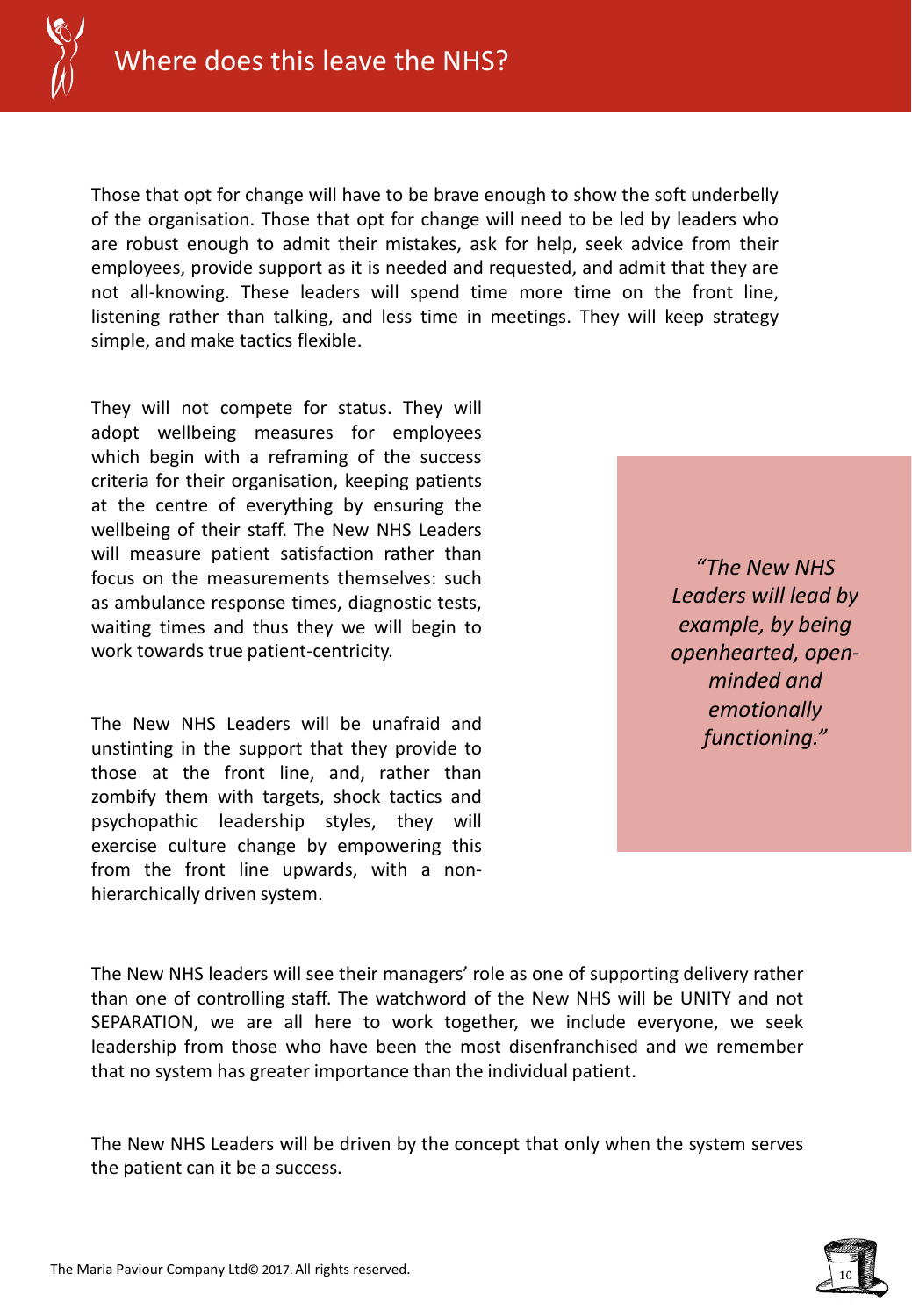

Ariely, D and Loewenstein, G. (2000). The importance of duration in ratings of, and choices between, sequences of outcomes. Journal of Experimental Psychology: General, 129 (4), 508-523.

Baradell J., Klein K. W. (1993). The relationship between life stress, body consciousness and hypervigilant decision making. Journal of Personality and Social Psychology, 64, 267–273

Barrett, L. F. (2017). How emotions are made: The secret life of the brain. New York: Houghton Mifflin Harcourt.

Barrett, L. F. and Niedenthal, P. M. (2004). Valence focus and the perception of facial affect. Emotion, 4, pp266-274.

Boddy, C. R. (2014). 'Corporate Psychopaths, Conflict, Employee Affective Well-being and Counterproductive Work Behaviour', Journal of Business Ethics, vol. 121, no. 1, pp. 107-121.

Bristol 247 news blog

https://www.bristol247.com/news-and-features/news/investigation-is-bristol-nhs-failing-staff/

Brous, K (2014) Polyvagal Theory: Trauma as Reptilian Freeze. Foundation For Excellence in Mental Health Care

http://attachmentdisorderhealing.com/porges-polyvagal/

Brown, B (2006) Shame Resilience Theory: A Grounded Theory Study on Women and Shame. Families in Society: The Journal of Contemporary Social Services: 2006, Vol. 87, No. 1, pp. 43-52.

Buchan, J (2014) [blog post] I faced burn out working as a GP in the NHS I had to stop. The Guardian https://www.theguardian.com/healthcare-network/views-from-the-nhs-frontline/2014/sep/15/burnout-gp-nhs

Dickinson H, Ham C (2008). *Engaging Doctors in Leadership: Review of the*

*literature.* Birmingham: University of Birmingham.

Firth H, Britton P (1989). '"Burnout", absence and turnover amongst British nursing staff'. Journal of Occupational Psychology, vol 62, pp 55–9.

Frese M, Fay D (2001). 'Personal initiative: an active performance concept

for work in the 21st century' in Staw BM, Sutton RL (eds.), Research in

Organizational Behaviour, vol. 23, pp 133–87. Stamford CT: JAI Press.

Gallup (2006) Gallup Study: Feeling Good Matters in the Workplace. Gallup Human Capital (2008) Engaging Employees through times of crisis and abnormal change, Gallup Consulting.

Giga et al (2008) The Costs of Work Place Bullying. UNITE